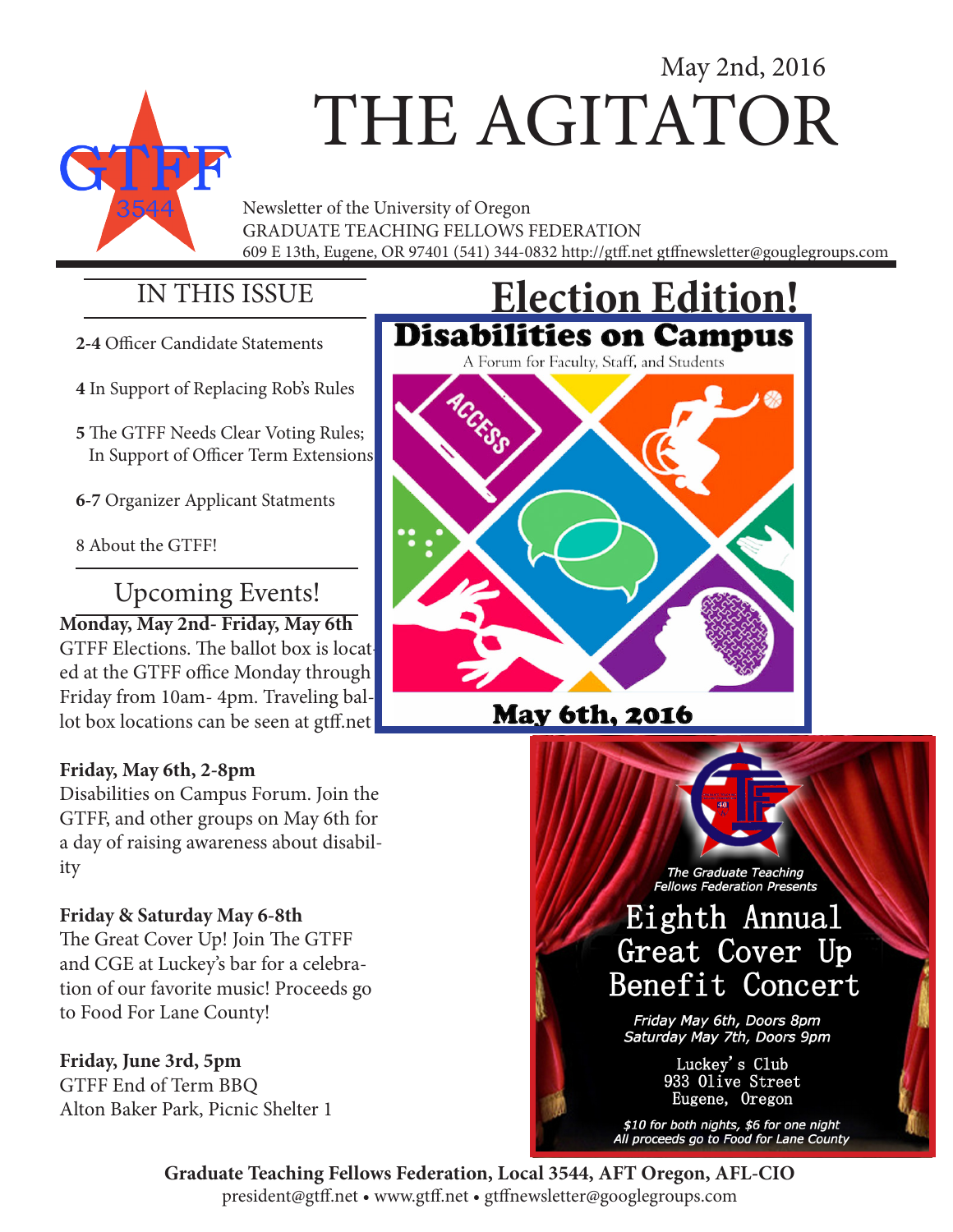

May 2nd , 2015 THE AGITATOR

## **GTFF Officer Candidates**

### **President**

#### **Kadie Manion (Sociology):**

#### Greetings, Comrades!

 I'm excited and honored to accept the nomination for President of the GTFF. Currently, I'm a third year graduate student in sociology, and I study social movements, media, and political economy. My involvement in the union includes being a steward for a year, on the Organizing Committee for a year, a picket captain during the strike, and on the COPE. Most recently, over this last year I have served as VP of Political Education. In this role I've been staying informed on political issues that could affect our union and developing ways to educate our members on these issues. I've also thought deeply about our political endorsement process and tried out new ways for doing endorsements in an efficient, inclusive manner, while still recognizing the political nature of our union. I have also served as a delegate this last year to the AFL-CIO Lane County Labor Chapter and as a delegate at AFT-OR Convention. This term I've been working as one of our temporary organizers (with Eleanor Wakefield) to try to fill Amber's big shoes. In order to be best prepared for this position, I've been participating in a Member Organizer Development Program through AFT-OR, through which I've learned a lot of valuable organizing skills.

I have three main goals for as President next year and for our union in general:

1) I hope to mobilize, organize, and empower our members by improving the democratic processes of our union and by moving towards a more member-driven, social movement unionism. This would entail further empowering marginalized members and caucuses, as well as increasing transparency, in order to create an inclusive climate for all members. Furthermore, I would like to give our rank-and-file members more active decision-making power and ensure the leadership listens to what our membership needs.

2) My second goal is to build solidarity by working closely with campus and community groups to build lasting relationships with them. This includes reaching out more to other graduate employee unions like Coalition of Graduate Employees, and supporting organizing efforts at Portland State University. I would also like to do more outreach to groups attempting to unionize and groups representing marginalized workers, and offer our support and show solidarity with them. The GTFF is a leader in the campus community and the local labor movement and I plan on further amplifying our role as such.

3) If we are still in bargaining if/when I take office, I would like to increase transparency with this process and create a more aggressive contract campaign. Recently, I've been helping put together the Contract Action Team (CATs) that will help in publicizing our bargaining efforts and support our bargaining team. I plan on winning the best contract possible for the GTFF.

I plan on building power in the community, on campus, at the bargaining table, and empowering our members and building solidarity along the way. I really appreciate this opportunity to help transform our union and I hope you'll vote for me!

In solidarity, Kadie Manion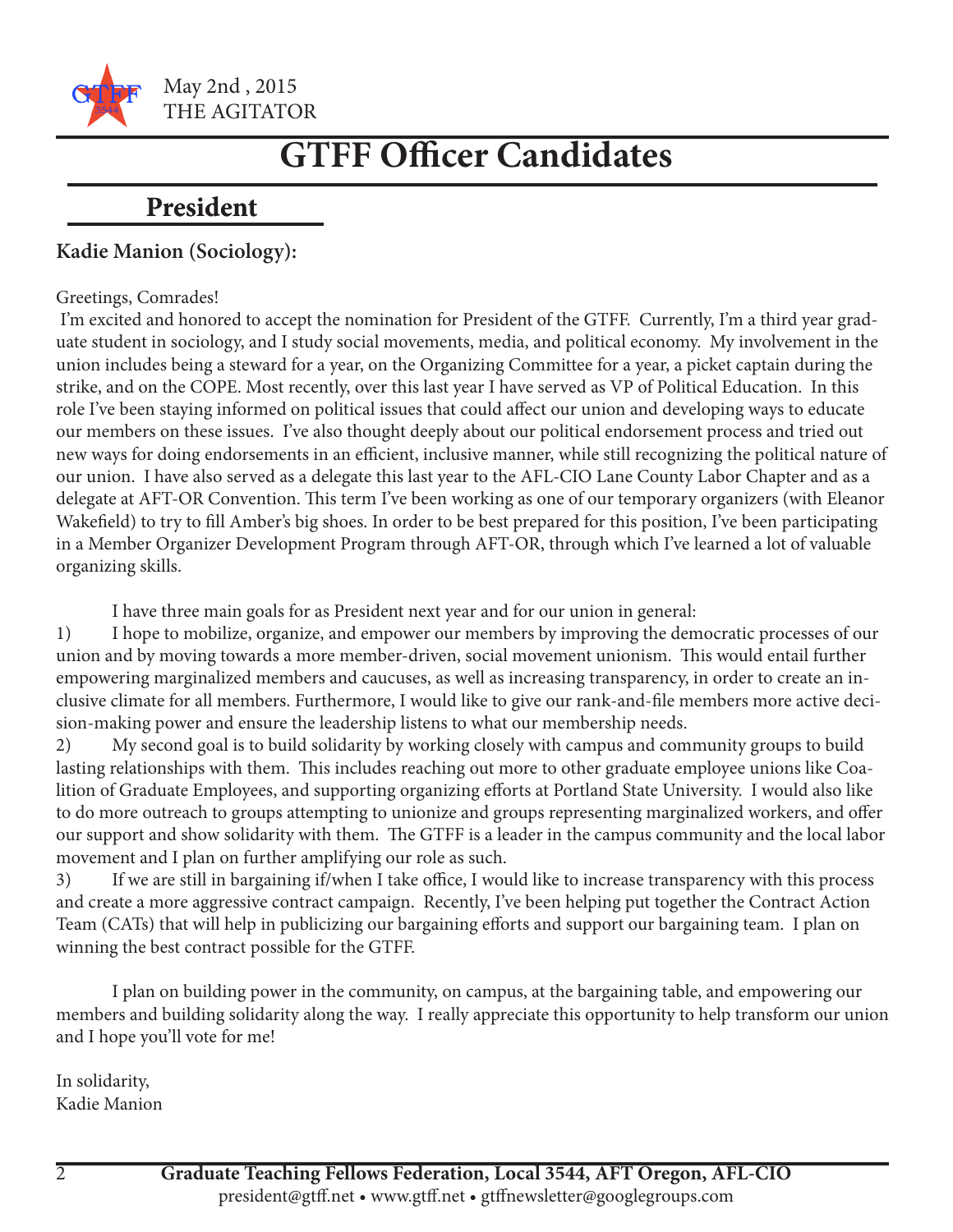

## **GTFF Officer Candidates**

### **VP For Grievances**

#### **Micah Black:**

**My name is Micah Black, and I'm a second-year doctoral student in the Department of Political Science. I'm currently the lead notetaker for the bargaining team, and also the interim VP of Grievances. I would love to continue serving in this position for the GTFF this following year. I have really enjoyed my time serving on the bargaining team, and it's given me a really close knowledge of the contract, which I believe is one of the most important aspects of serving as the Grievances Officer. My close knowledge of the CBA will be really helpful in ensuring that it is being followed! I'm also really enjoying serving as interim Grievances office, and my experience this term will be helpful if I am fortunate enough to be elected for next year.**

#### **Brian Rosenberg:**

Brian is a graduate employee in the department of sociology.

#### **Nicole Francisco:**

I am running for VP of Equity and Inclusion. As the current chair for the GEs of color caucus, former chair for the queer caucus, and member of the women's caucus and workers' caucus; I am very passionate about creating mechanisms within the union to empower and foster leadership from groups of traditionally marginalized voices. More broadly, instilling values of equity and inclusion is paramount to the mission of solidarity of the GTFF and unions more generally. I fully believe in the slogans that we shout out at the picket lines, like "when you take one of us on, you take all of us on" and "solidarity forever" and I intend to cultivate those values in the boardroom.

## **VP For Political Education**

#### **Lola Loustaunau:**

#### Compañeros!

I'm Lola, a first year PhD Sociology student from Buenos Aires, Argentina. First, let me confess that one of the reasons why I choose to come to University of Oregon was the GTFF, because I've heard of your strength, your actions, your commitment. Since I was very young I've been involved in social justice movements and different labor organizations and was very excited about the possibility of being part of our union. As soon as I got to

### **VP For Equity and Inclusion**

#### **Genevieve Perdue:**

Genevieve is a graduate employee in the geological sciences.

Eugene I started trying to find ways of participating and helping out in our organization, to build a strong union and create solidarity not only among GEs but throughout the community we are part of. For the past few months I have been a steward for the Sociology department, co-chair of the Workers' Caucus and lately I have been acting as a temporary co-chair of the International GEs Caucus. I have also been a member of the Organizing Committee and was a delegate to the AFT-Higher Education Conference and the AFT-Oregon Convention. As a VP of Political Education I intend to help create a space where GEs can discuss and find ways of engaging in different political actions and debates. I want to move our political discussion beyond the limits of electoral politics and think about different issues such as the fight for the raise of the minimum wage, working rights for adjunct professors, labor rights for farm and immigrant workers, social movement unionism, fight against austerity/neoliberal policies, rank and file organizing. I intend to work very closely with the VP of External Relations to build bridges with other organizations and find ways of empowering our members for a strong, democratic and egalitarian union.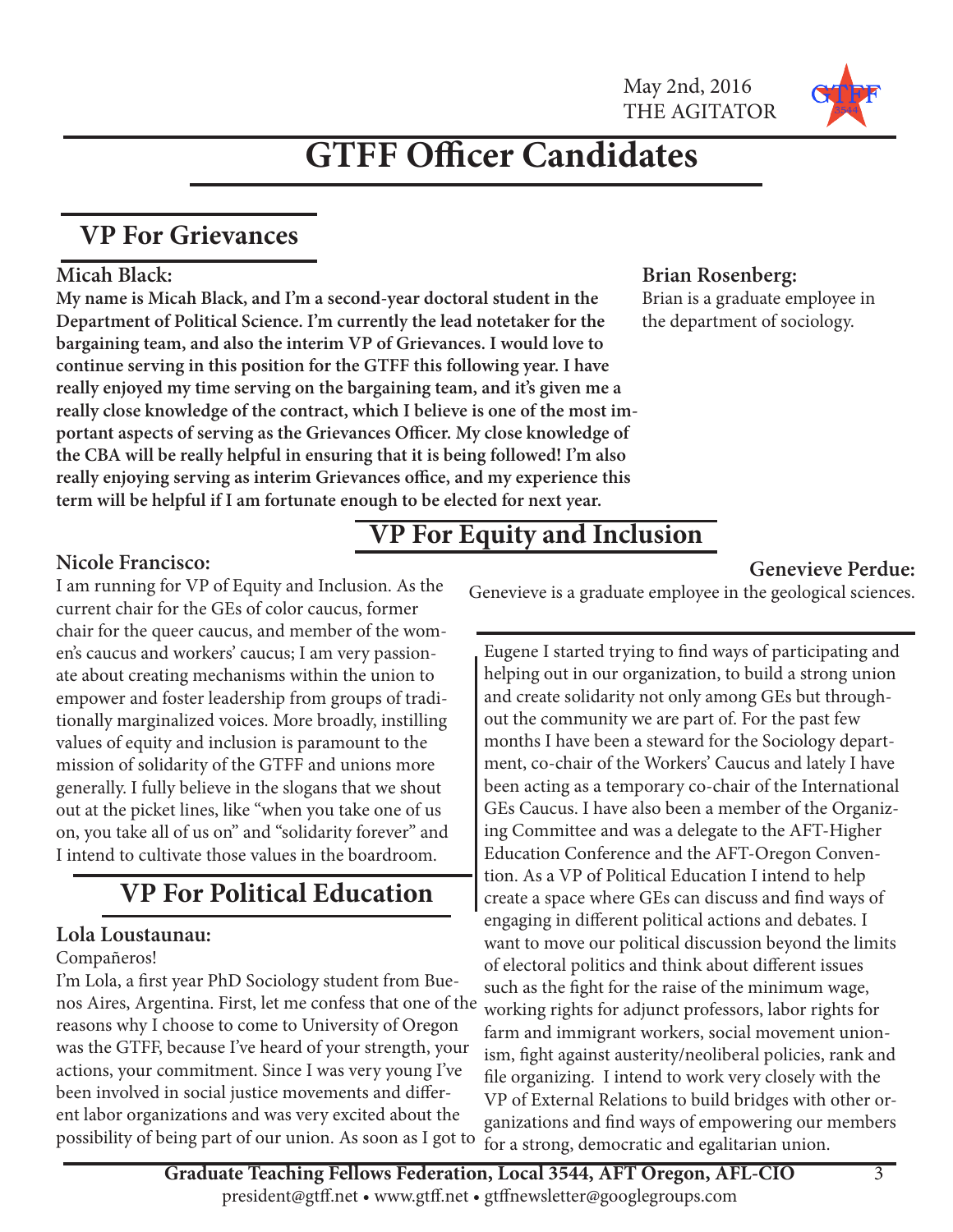

## **GTFF Officer Candidates**

## **VP For Operations**

#### **Jessica Neafie:**

Jessica is a graduate employee in politcal science, and the current VP for Operations.

#### **Treasurer**

#### **Denielle Perry:**

Denille is a graduate employee in geography, the chair of the parents caucus and the current Treaurer.

### **VP For External Relations**

#### **Diego Contras Medrano:**

Diego is a graduate employee in sociology.

## **VP For Membership**

#### **Win McLaughlin:**

Win is a graduate employee in the geological sciences.

## **VP For Organizing**

#### **Devin Lea:**

Devin is a steward in Geography, and an active participant in the organizing comittee.

### **VP For Member Communications**

#### **No Candidate. Write in yourself or someone else!**

## **In Support of Replacing Robert's Rules**

Changes to Robert's Rules (article 11) have been suggested by the equity committee and the VP of Equity and Inclusion. This rule system is similar to what we have been using this past year, but simplified and doesn't rely on an external 669 page book. One of the pieces of feedback we have gotten is that our rule system is alienating to members of several different cultures specifically because of its rigid formality. Though Robert's Rules has some good points – it does keep our meetings rolling and orderly – the intricacy and formality of the rule set is difficult for new members, and keeps power of the meeting disproportionately in the hands of individuals who know the rules. By creating a modified and simplified set of these rules, we hope to accomplish the good parts of Robert's Rules while maintaining a meeting space that feels welcoming to all members and is quick and easy to learn.

*The Equity Committee*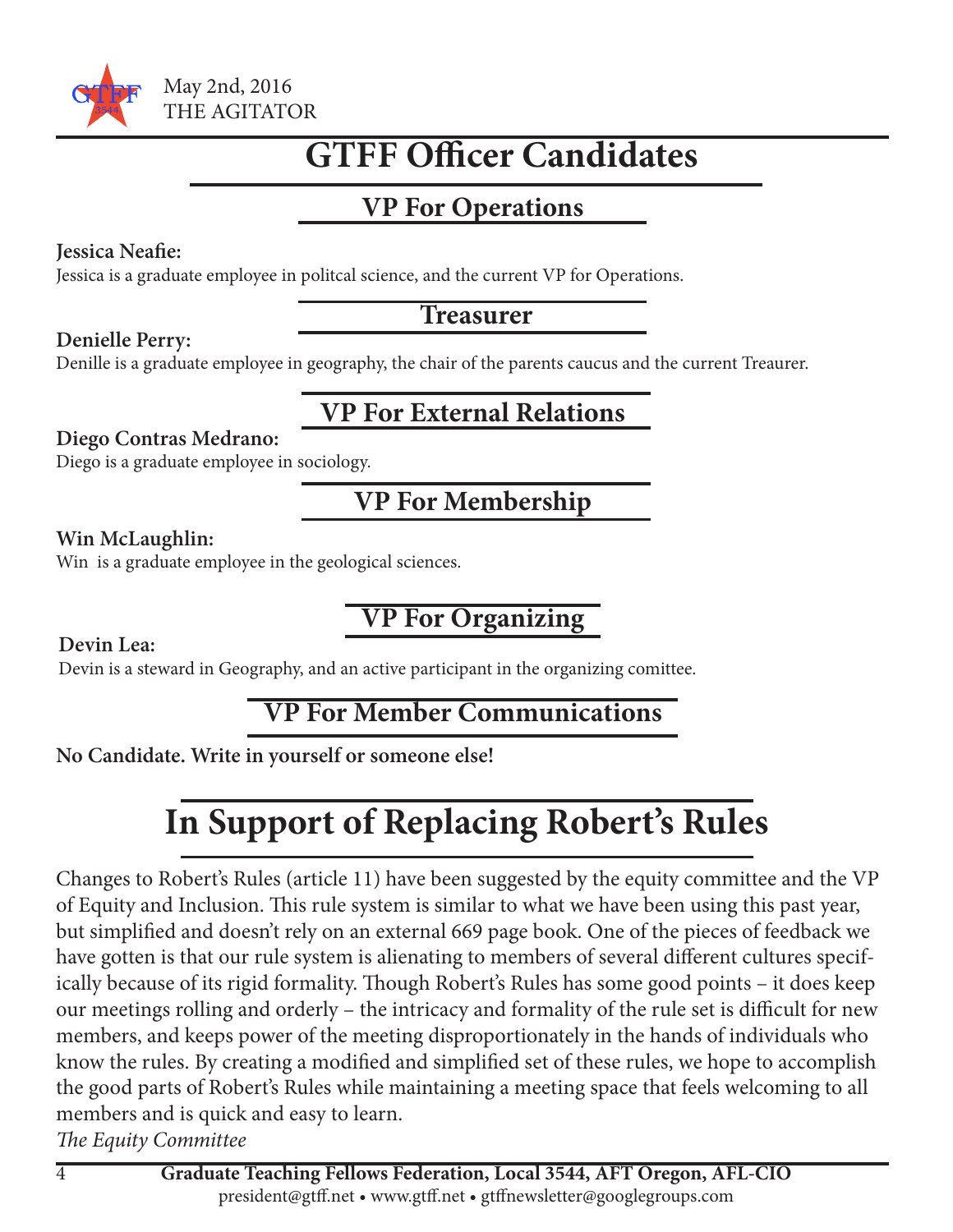May 2nd , 2016 THE AGITATOR



## **The GTFF Needs Clear Voting Rules**

The proposed bylaw amendments for article 11 are not suitable for the GTFF. We must have a clear, well-defined process for decision making.

Simply removing Robert's Rules, without any alternative, leaves the GTFF with no way to make decisions. Every decision then lies with a meeting's chair as there are no guidelines, and no accountability, for how to do business. Unfortunately, the proposed alternative still lacks specificity. Decisions are made only if there is a "clear" majority. Even with a majority, if there is "close to a tie", decisions are still not made. What constitutes "clear" or "close"? Again, this is at the discretion of the chair. They get to decide a vote's result – not the voters.

I do not intend to question the integrity of the GTFF leadership, present, past or future, but we must have clear guidelines for decision making. Annually, the GTFF hires an auditor to review our finances. The auditor goes through the minutes of all meetings to track down financial decisions: why money is spent, which "pool" of money (fair-share or full member) was used, and how budget lines were adjusted. The auditor requires clear decisions and has criticized note taking in the past. An unclear voting process will make that much worse and their job more difficult. Additionally, the GTFF has been sued at least twice, by both members and non-members. If this were to happen again, the GTFF needs clear rules so that it can protect itself and its leaders, employees and members.

So, I encourage you to vote against the proposed bylaw amendments for article 11. I do not love Robert's Rules. They have many problems. But the proposed amendments do not offer a viable alternative decision making process for the GTFF.

Richard Wagner *Physics*

## **<u>Support of Officer Term Extensions</u>**

I am proposing a bylaw change (article 6) to help ensure a better transition period for our leadership and to protect against the loss of institutional memory. Currently, our bylaws state that new officers take over their elected office on the Monday following their election. In the past, this has regularly meant that new officers have had to organize and run large meetings, social events, and meet represent the GTFF in meeting where they haven't been properly prepared. By treating the first few weeks after

an election as a transition period where the outgoing officers are committed to seeing the school year through and the new officers can learn the whole scope of the positions they are taking on, we can spend more time moving forward as a union and less time relearning the basics.

Shawna Meechan *GTFF President Political Science*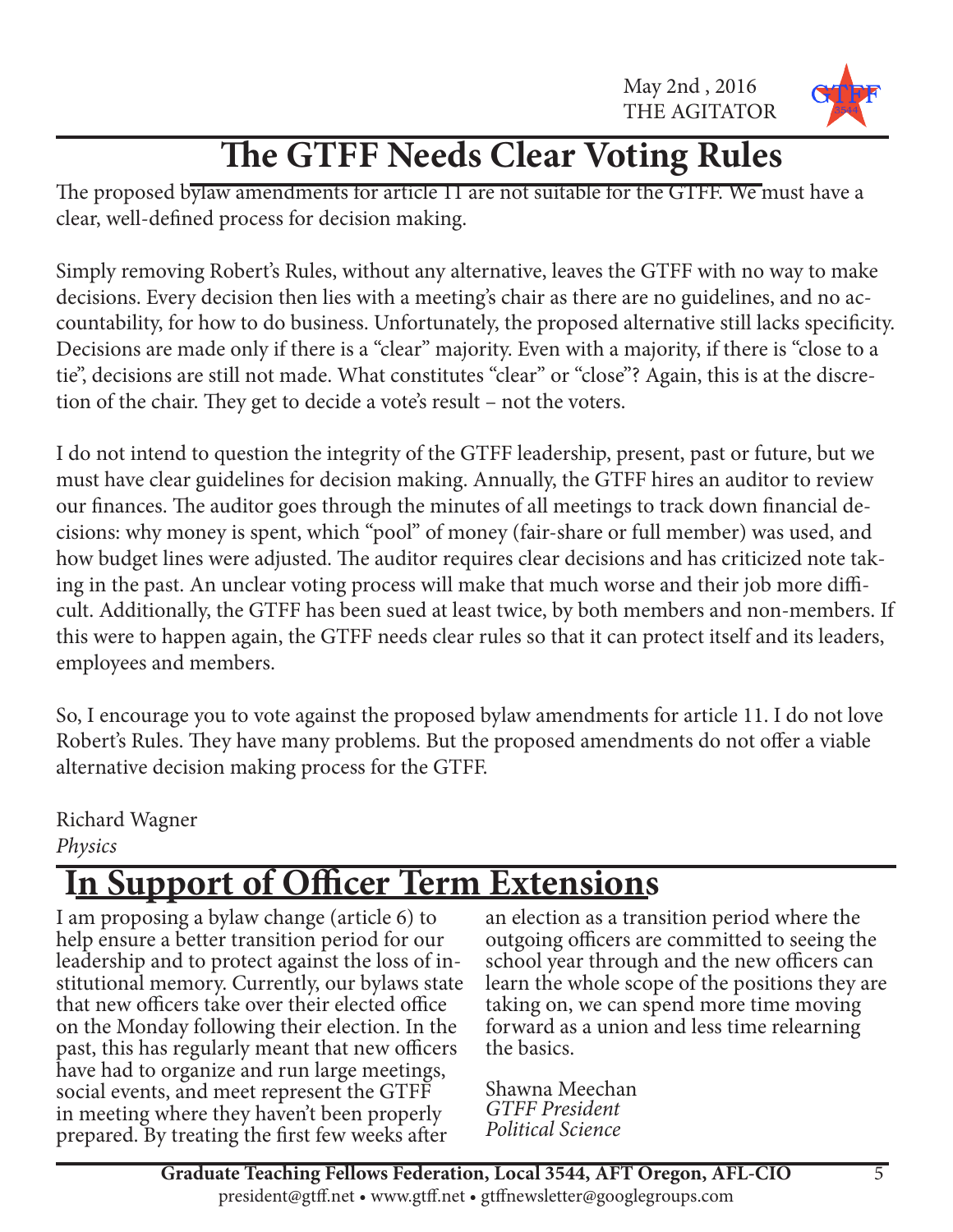

## **GTFF Organizer Applicant Statements**

The GTFF is hiring a new organizer and we want your help! The four applicants who will be interviewed the week of May 13th have been submitted the statements below. Give them a read and let us know what you think at operations@gtff.net! We'll be holding a meet and greet for these applicants on Friday, May 13th, and you're all invited to come and get to know them!

#### *Steve McAllister*

My name is Steve McAllister, I'm a GTFF alumnus and community organizer in Eugene, OR. I've been active in social justice and progressive movements my entire adult life, and I really hit my stride as a member and officer of the GTFF, where I served as a departmental steward (in Biology) for seven years, Health and Welfare Trustee for four years, and Treasurer (of first the GTFF, and then AFT-Oregon) for two years. I also served on two GTFF bargaining teams, under two different lead negotiators, including the team that organized the 2014 Strike; I am therefore very familiar with the contract as it stands, as well as its weaknesses and the Administration's strategies at the table and in grievances. I am passionate about helping to build and maintain a diverse, engaged union that is a force for good in the lives of GTFs and the University community as a whole. I have a great deal of institutional memory and experience with this union that I can draw upon if given the opportunity to continue my service!

#### *Michael Marchman*

I grew up in eastern Iowa and earned my BS (psychology) and an MA (geography) from the University of Iowa. I have had a life-long commitment to social and economic justice, organized labor, and to the mission of higher education. While a graduate student at the University of Iowa, I was deeply involved with UE ployees at the University of Iowa. I held several elected positions in COGS including Department Steward, Area Chief Steward and Campus Chief Steward. As Chief Steward I was responsible for steward recruitment and training and was the union's chief grievance officer. I was also a member of the local's Coordinating and Bargaining & Grievance Committees and served as a member of the contract bar- gaining team during contentious but highly successful contract negotiations. After completing my MA at Iowa, I went to the University of Kentucky to pursue a PhD in economic and labor geography, studying taxi drivers and taxi driver unions in the Caribbean tourism industry. In the absence of collective bargaining rights for most public employees, including graduate employees, I collaborated with colleagues to form Graduate Student Employees for the Commonwealth to fight for better pay and working conditions for university workers. From 2006 to 2010, I worked as a lecturer at Northern Kentucky University before deciding to abandon my PhD and pursue work as an academic organizer. In 2010, however, my partner was offered a research fellowship at the University of Amsterdam and we decided to move to the Netherlands. I have spent the last five years working as a lecturer at Wageningen University where I was also an elected member of the University's Workers Council, negotiating with administrators on behalf of employees over working conditions, budgets, and strategic vision at the university. I was also highly active in my union, FNV, the largest public sector union in the Netherlands, working on the union's national, "Changing our Universities" campaign to strengthen rank-and-file activism on university campuses and to counter neoliberal reforms in higher education. Outside the university, I was active in a number of organizations and campaigns working for social and economic justice. In late er to home. When I'm not organizing my fellow workers I like to read, socialize with friends, and ride

*Cont . on pg. 7* my bicycle. And now that I'm back in the US, I'm looking forward to dusting off my old homebrew kettle and putting it back to work.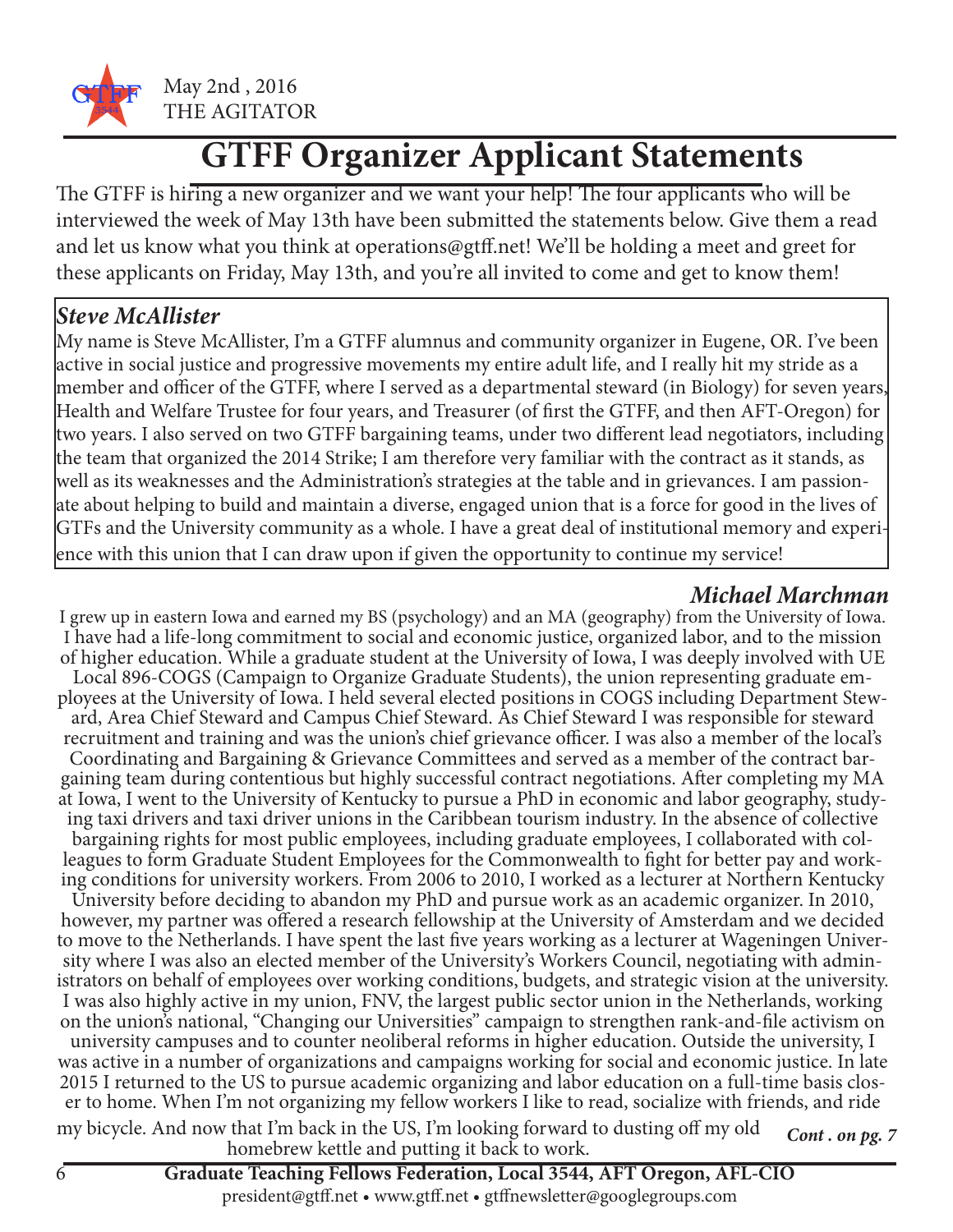May 2nd, 2016 THE AGITATOR



## **GTFF Organizer Applicant Statements (cont...)**

#### *Matthew Hannah*

My union experience began early. My first job was in a union shop, United Food and Commercial Workers local 555. I witnessed co-workers getting laid off due to injuries earned on the job, but I also witnessed union stewards fighting for their reinstatement and accommodation. Working in a union shop became central to my perception of myself as a worker and thinker. When I returned to university for graduate school, I immediately

volunteered to serve as a steward for the English Department where I organized my department, recruiting new stewards to become active in executive council and union events. We began to establish a strong union presence in English where none had existed before. I developed my own listserv of members and communicated regularly with them about upcoming actions and events. Before long, I became known as "union Matt" around the department. I stepped up to volunteer as Vice-President of Organizing in 2013 and was elected to serve during the bargaining year. I worked with Rodolfo Palma of AFT to implement a strategy of union activism around bargaining, which began at the e-council retreat and culminated in our eight-day strike. We set benchmarks for

union participation in order to build a large presence at actions, and I organized a contract campaign committee with other key activists within the union. We spent the year meeting weekly to strategize, knocking on doors, handing out fliers, talking with members, and recruiting non-members. I also coordinated a media campaign who were successful in establishing a social media presence, publishing articles about the union, and raising awareness outside Eugene about our struggle. Coordinating this contract campaigncommittee paved the way for a vibrant and energetic union presence on picket lines during the strike, which took place the next year. Although I was finishing my dissertation when bargaining impasse was declared, I actively participated in the strike, leading marches and chants, giving inteviews to media, and coordinating supplies and materials when needed. I remain committed to activism

around campus in the belief that an enthusiastic and politically aware campus makes a better learning environment for all students. In my union work and activism, I seek collaborations with members, and I believe the best union organizers instill a sense of camaraderie and shared participation among all graduate employees.

### *Theresa Alderman*

 Theresa was educated in public schools in both Michigan and upstate New York. She is a graduate of Waterford Kettering High School and obtained her B.A. degree in International Relations from Michigan State University. Thereafter she earned her J.D. from the Thomas M. Cooley Law School. She is a member of the Labor and Employment Law sections of the American Bar Association and Michigan Bar Association, and she is admitted to practice law in the states of Michigan and Wisconsin. Theresa has 12 years of public sector labor law experience working as both a Staff Attorney and UniServ Director for the Michigan Education Association. In these capacities she represented, advised, and trained Association staff, leaders, and members (both public school and higher education employees). In addition to this experience, Theresa enjoyed a 12-year career with the Michigan Education Association in both the executive and legislative branches of state government, including in-depth experience in professional regulation and administrative law. In 2014, Theresa made the decision to move to Oregon. She is currently an entrepreneur, operating her own small business as a business coach and consultant specializing in startups and labor and employment law issues (i.e., dispute resolution, fair work policies, anti-discrimination issues, etc).